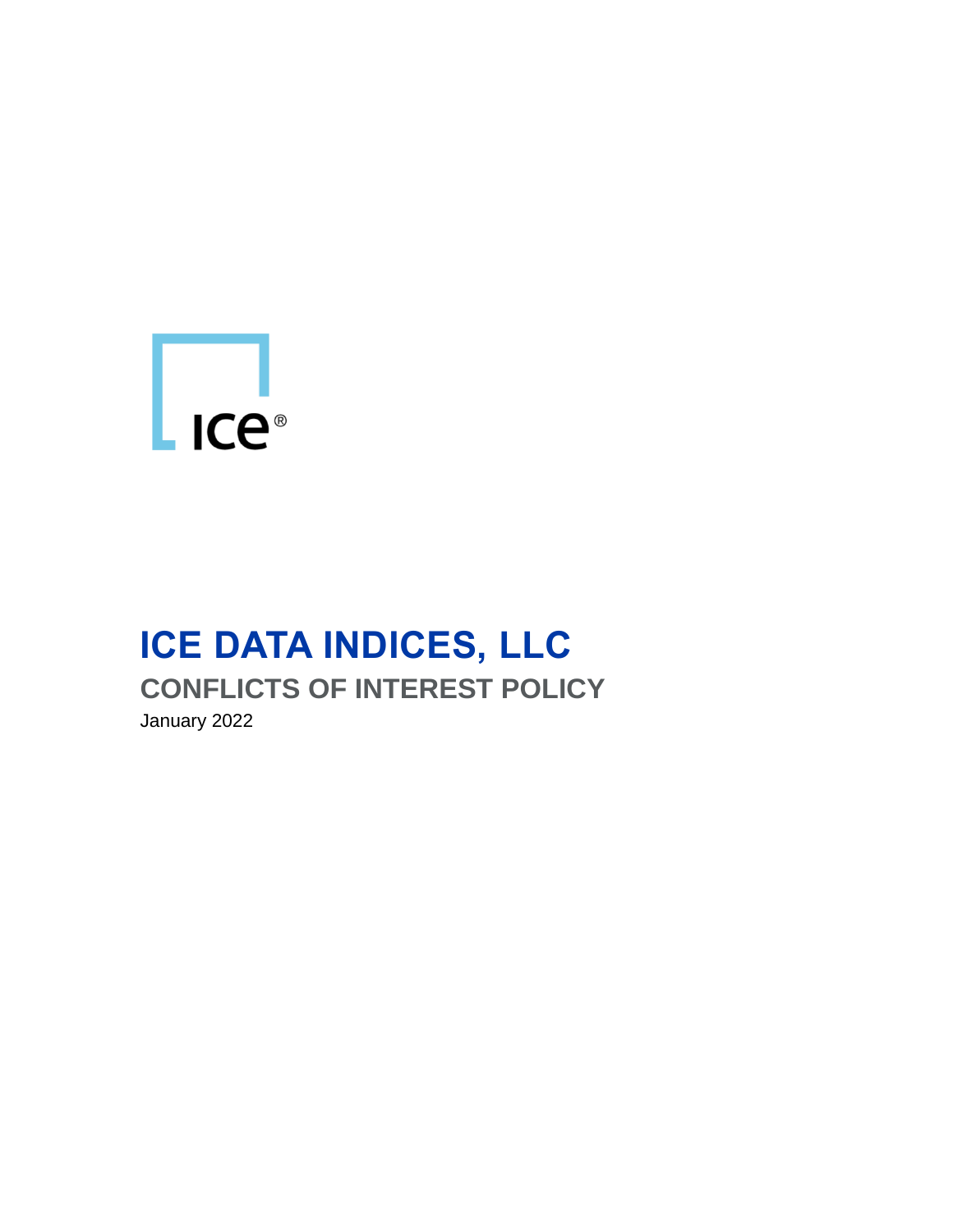#### **CONTENTS**

| 3 <sub>1</sub> |  |
|----------------|--|
|                |  |
|                |  |
|                |  |
|                |  |
|                |  |
|                |  |
|                |  |
|                |  |
|                |  |
|                |  |
|                |  |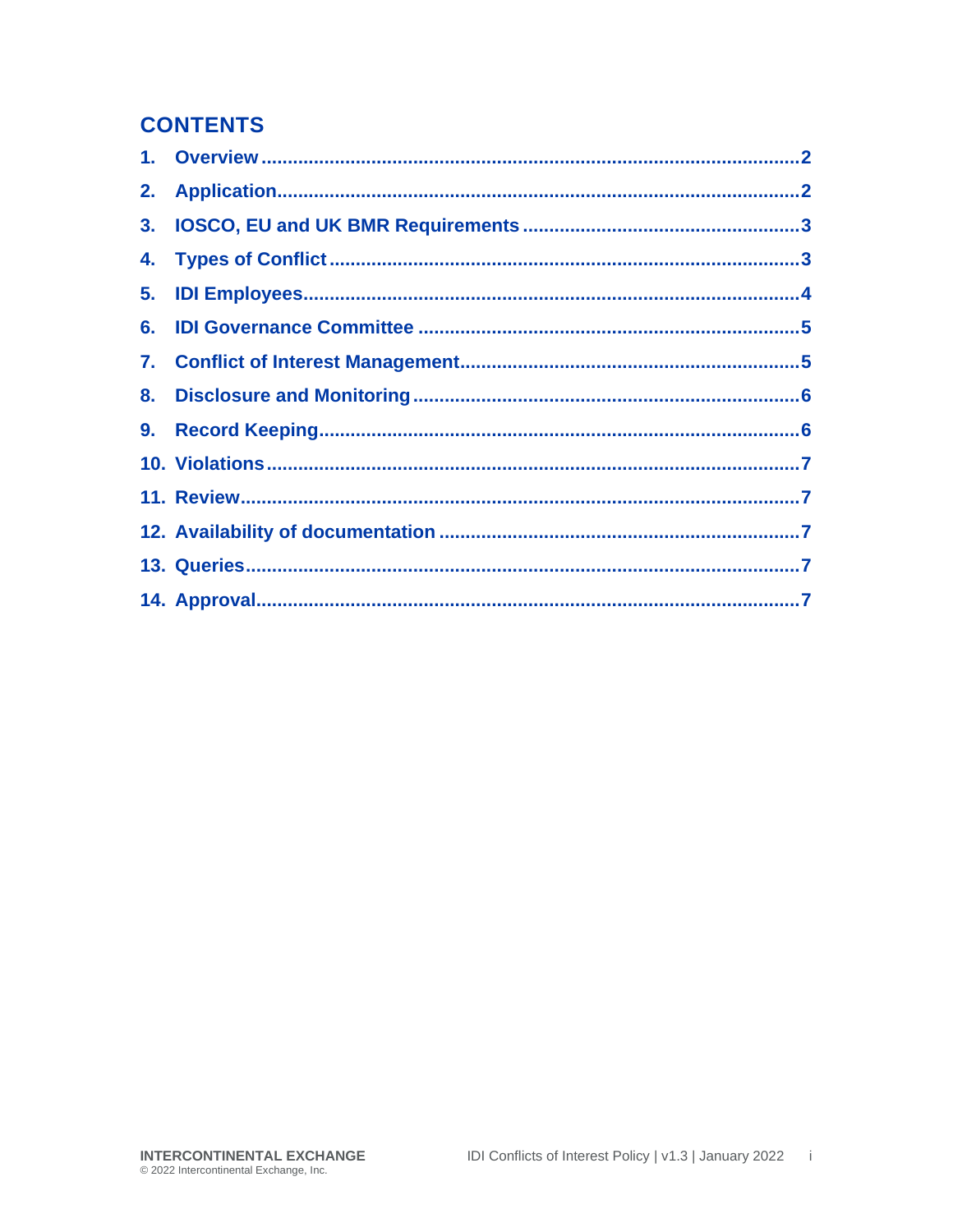# $ICP^{\circledR}$ **1. OVERVIEW**

<span id="page-2-0"></span>In the Principles for Financial Benchmarks issued by the International Organization of Securities Commissions (IOSCO) in July 2013<sup>1</sup> , Principle 3 Conflicts of Interest for Administrators states: "To protect the integrity and independence of Benchmark determinations, Administrators should document, implement and enforce policies and procedures for the identification, disclosure, management, mitigation or avoidance of conflicts of interest. Administrators should review and update their policies and procedures as appropriate".

In addition, as a third country Benchmark Administrator, IDI must also consider the provisions relating to the Governance and conflict of interest requirements under the European Union and UK Benchmarks Regulations and ensure that the application of the IOSCO Principles is equivalent to compliance with such Regulations. The European Union Benchmarks Regulation (EU BMR)<sup>2</sup> and UK Benchmarks Regulation (UK BMR)<sup>3</sup> conflict of interest requirements (Article 4) states that "Administrators shall take adequate steps to identify and to prevent or manage conflicts of interest between themselves, including their managers, employees or any person directly or indirectly linked to them by control, and contributors or users, and to ensure that, where any judgement or discretion in the benchmark determination process is required, it is independently and honestly exercised."

This Conflicts of Interest Policy ("Policy") addresses the above requirements for ICE Data Indices, LLC ("IDI"), a wholly owned subsidiary of Intercontinental Exchange, Inc., and sets out how IDI identifies and manages Conflicts of Interest with respect to its Benchmark determinations.

Terms used but not defined in this document have the meanings given to them in the IOSCO Principles or applicable IDI or ICE policy.

# <span id="page-2-1"></span>**2. APPLICATION**

The Policy is applicable to all IDI employees and certain employees of other ICE Group companies in connection with such employees' activities relating to the IDI Index business, as well as consultants and contractors supporting the IDI Index business. The Policy is in addition to the Intercontinental Exchange, Inc. (ICE) Global Code of Business Conduct ("the Code"), which applies to all IDI employees.

- <sup>2</sup> *[Regulation \(EU\) 2016/1011 of the European Parliament and of the Council of 8 June 2016 on indices used as](https://eur-lex.europa.eu/legal-content/EN/TXT/?uri=CELEX%3A32016R1011)  [benchmarks in financial instruments and financial contracts or to](https://eur-lex.europa.eu/legal-content/EN/TXT/?uri=CELEX%3A32016R1011) measure the performance of investment funds.*
- <sup>3</sup> *The Benchmarks (Amendment and Transitional Provision) (EU Exit) Regulations 2019 <https://www.legislation.gov.uk/uksi/2019/657/contents>*

<sup>1</sup> Available at [http://www.iosco.org/library/pubdocs/pdf/IOSCOPD415.pdf.](http://www.iosco.org/library/pubdocs/pdf/IOSCOPD415.pdf)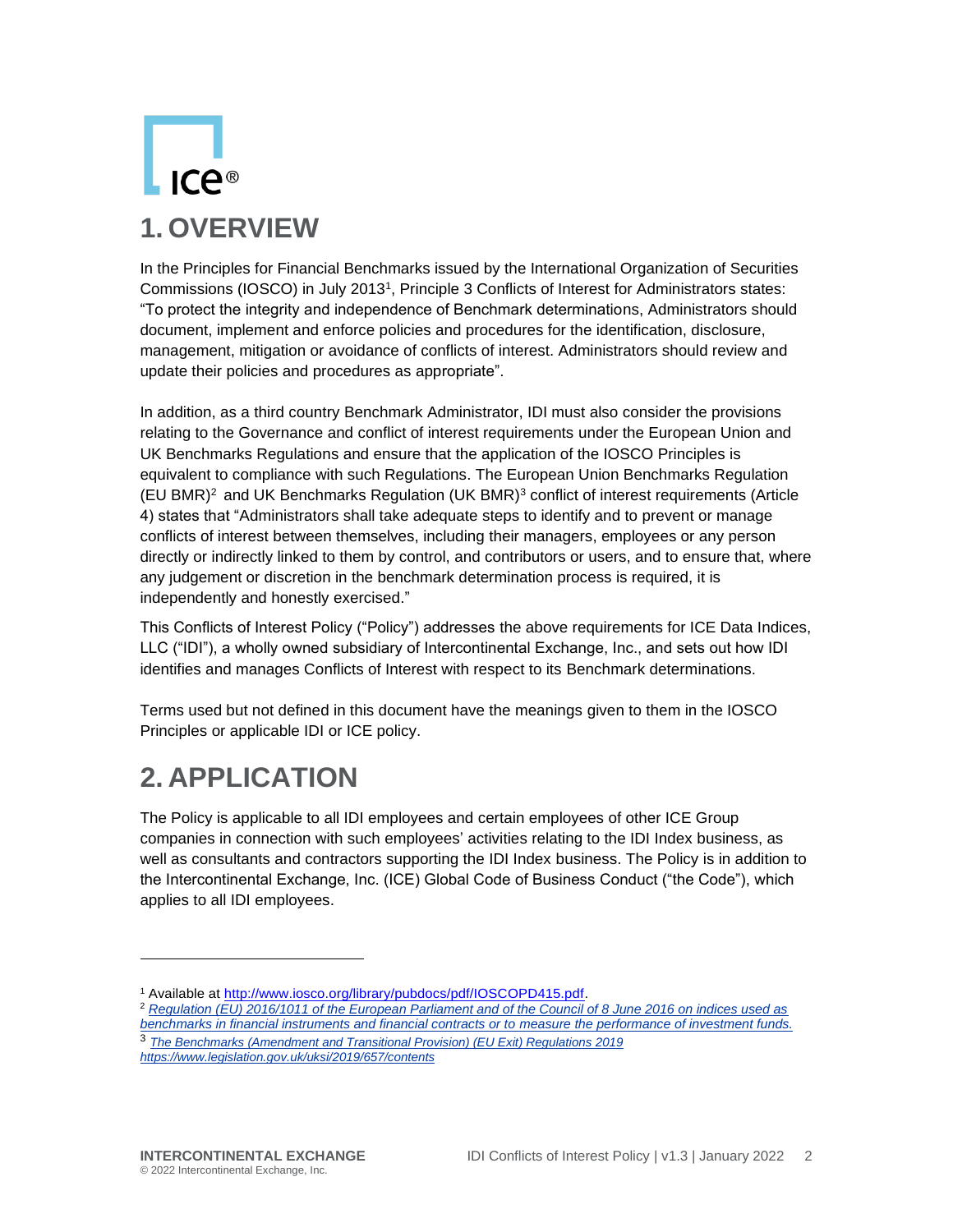# <span id="page-3-0"></span>**3. IOSCO, EU AND UK BMR REQUIREMENTS**

The arrangements IDI has in place to address IOSCO Principle 3 and EU and UK BMR Article 4 (the "Framework"), is tailored to the level of existing and potential conflicts of interest identified, the degree of discretion exercised in the Benchmark determination process, and the risks that the Benchmarks pose, and seeks to ensure the following:

- The integrity and independence of Benchmark determinations are protected;
- Benchmark determinations are not inappropriately influenced by existing or potential conflicts of interest;
- IDI's performance of its functions is not compromised in any way by personal or business interests and/or connections;
- Reporting lines within IDI are clearly defined, where appropriate, in order to delineate respective responsibilities and prevent unnecessary conflicts of interest or the perception of such conflicts;
- IDI Employees and other persons supporting the IDI Index business have the necessary skills, knowledge and experience for the duties assigned to them;
- Adequate supervision by authorized or qualified employees of Benchmark determinations;
- The confidentiality of data, information and other inputs submitted to, received by or produced by IDI, subject to the disclosure obligations of IDI;
- Effective procedures are put in place to control the exchange of information between employees engaged in activities involving a risk of conflicts of interest or between employees and third parties, where that information may reasonably affect any Benchmark determinations; and
- Adequate remuneration policies that ensure all employees who participate in the Benchmark determination are not directly or indirectly rewarded or incentivized by the levels of the Benchmark.

The Framework seeks to mitigate existing or potential conflicts created by IDI's corporate organization structure or ICE's control of IDI, or due to other interests IDI employees or the wider ICE group, or other persons that may exercise influence or control may have in relation to Benchmark determinations. To this end, the Framework:

- Includes measures to avoid, mitigate or disclose conflicts of interest that may exist between its Benchmark determination business (including all employees who perform or otherwise participate in Benchmark production responsibilities), and any other business of IDI or any of its affiliates; and
- Requires that IDI discloses conflicts of interest arising from the corporate organization structure or ICE's control of IDI to its Stakeholders and any relevant Regulatory Authority in a timely manner.

# <span id="page-3-1"></span>**4. TYPES OF CONFLICT**

A conflict of interest occurs when competing obligations, interests or motivations result in, or are likely to result in, material risk of damage to the interests of another person or entity.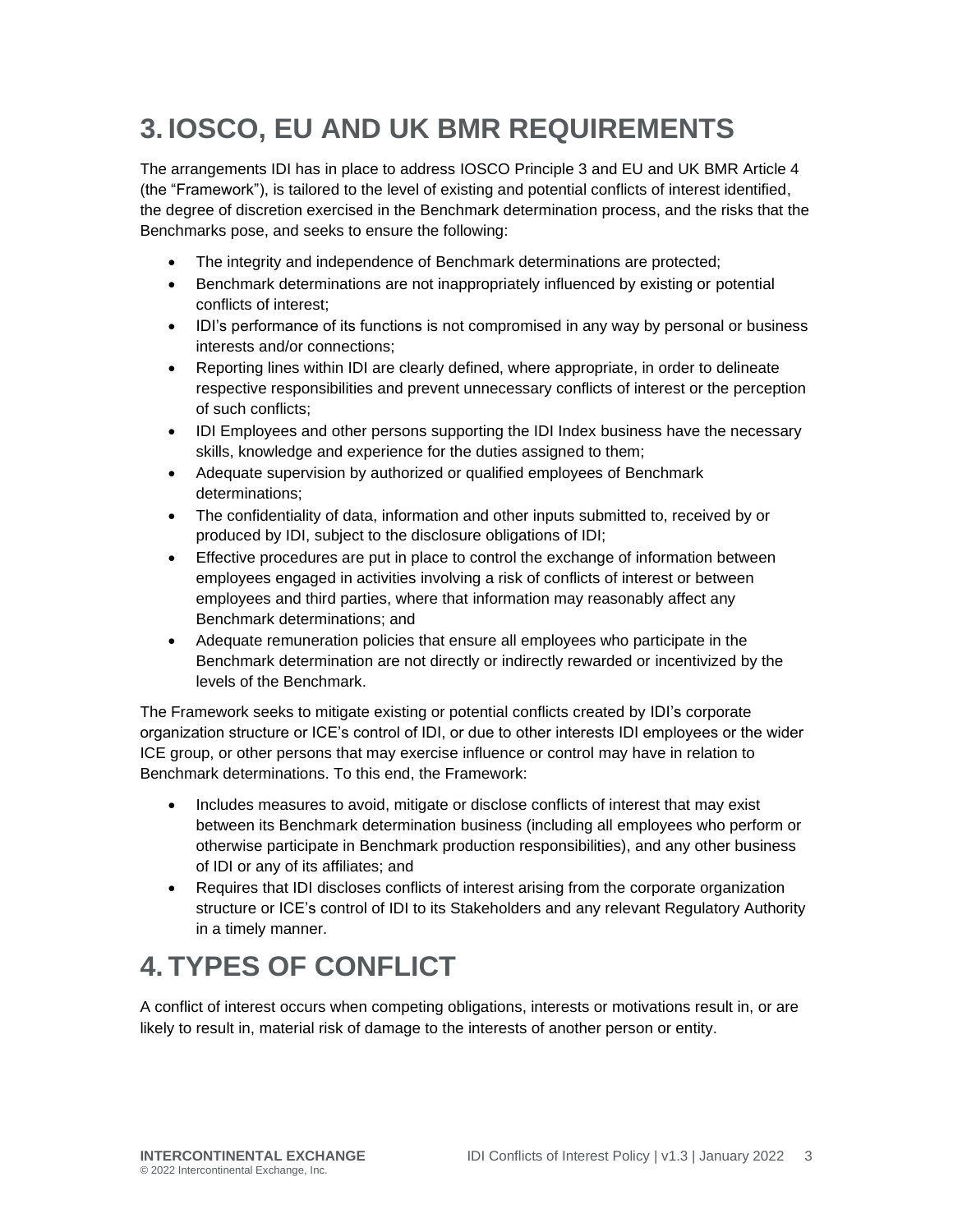The types of conflicts of interest that may occur and which may carry a material risk of damage to IDI or IDI clients include, but are not limited to, circumstances in which IDI or any employee, affiliate or person linked to IDI:

- will benefit financially, either on a personal basis from remuneration or transactions entered into, or on an inter-company basis from increased revenues from the sale or listing of Benchmark related products;
- is motivated or incentivized to favor ICE commercial interests or the interests of the clients in other business areas over the interests of IDI and its clients (for example, by offering clients influence over Benchmark administration or determination);
- deals with the same clients as IDI affiliates;
- is providing oversight of the Index business when they also hold a commercial role within IDI or an affiliate;
- is physically located in an ICE office near to employees involved in commercial roles who are not involved in the Benchmark determination process;
- is involved in both the offer or sale of Benchmark related products and the Benchmark determination process;
- receives from or gives to a Business Partner<sup>4</sup> any gift, meal or entertainment that may be intended to, or appear to be intended to influence business decisions;
- has personal interests or connections or business connections that may compromise IDI's performance of its functions or may give an impression that IDI may be influenced by such connections;
- may be incentivised or motivated financially, or otherwise, by their own holdings in the Benchmarks or related products.

It is important that actual and potential conflicts of interest in IDI are identified and managed. Anyone who identifies a new conflict of interest must immediately report it to IDI management, Legal or Compliance.

IDI will conduct internal reviews no less than once per calendar year to ensure that actual and potential conflicts of interest are identified and managed in compliance with this Policy and update this Policy as necessary. The identification and management of conflicts will form part of the ongoing IDI compliance monitoring program.

#### <span id="page-4-0"></span>**5. IDI EMPLOYEES**

The Code also deals with conflicts of interest and applies to IDI employees. The Code includes policies and procedures for the identification, reporting, disclosure, management, mitigation and avoidance of conflicts of interest. The Code is published on the ICE web site and can be found at:

*<https://ir.theice.com/governance/governance-overview/default.aspx>*

 $<sup>4</sup>$  As defined in the ICE Global Business Gifts, Meals and Entertainment Policy ("the GME Policy")</sup>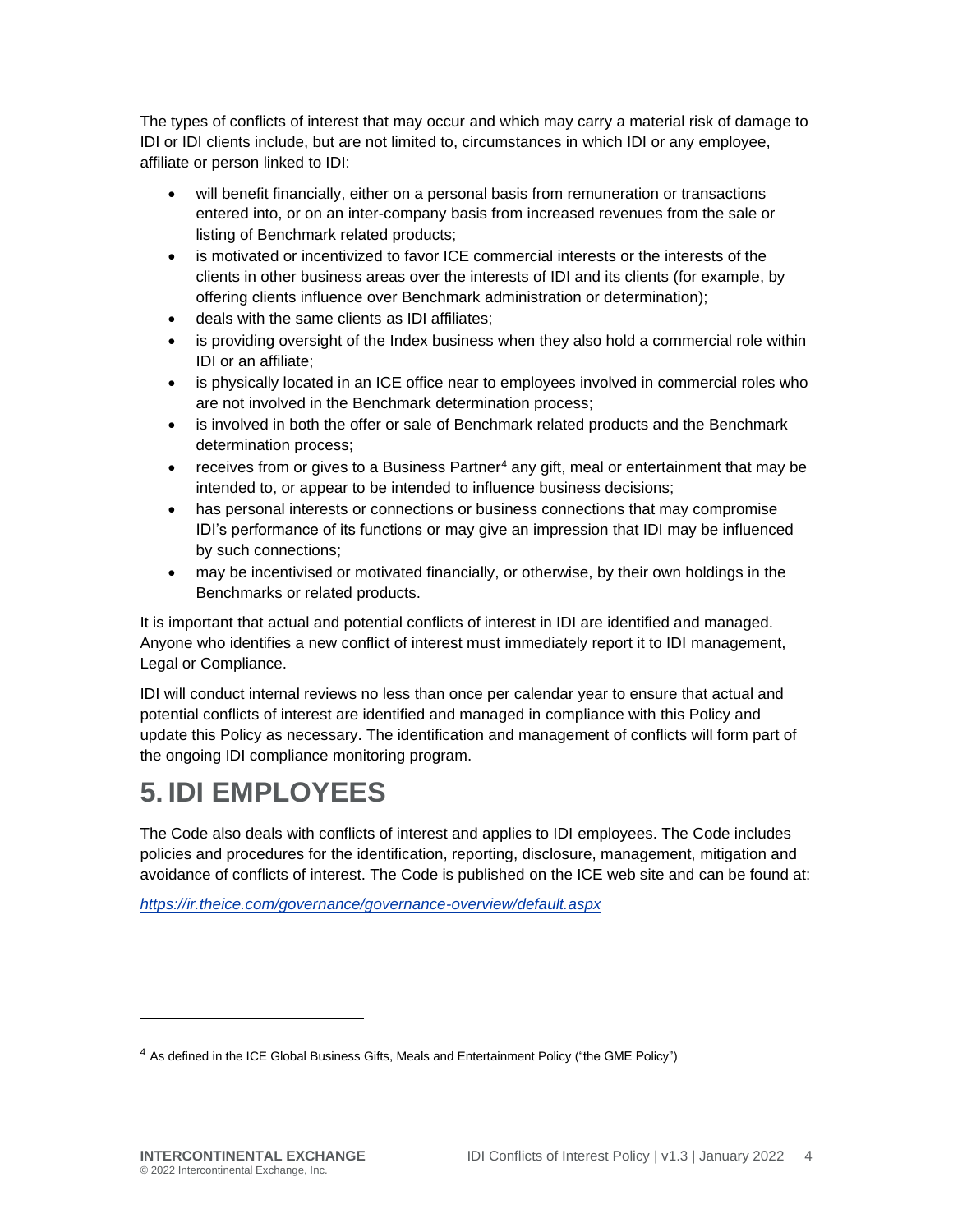### <span id="page-5-0"></span>**6. IDI GOVERNANCE COMMITTEE**

As employees, members of the IDI Governance Committee ("IGC Members") are required to comply with this Policy and all applicable ICE policies at all times. They are expected to act in the interests of IDI as the Administrator when dealing with matters they are responsible for, which includes overseeing the management and operation of the Benchmark determination process, and identification, management and disclosure of existing and potential conflicts of interest. In the event that an IGC Member faces a conflict of interest, for example they are involved in a commercial arrangement that conflicts with the Benchmark administration business, they must promptly declare this to the IDI Governance Committee Chairperson, Legal or Compliance (as appropriate).

IGC Members that have declared a conflict of interest may have restricted voting rights in relation to certain methodology-related decisions, and will be required, in those circumstances, to substantiate statements of market or internal practice in connection with such decisions.

On appointment to the IDI Governance Committee and on an annual basis, IGC Members shall be required to attest to this Policy and be required to immediately notify the IDI Governance Committee Chairperson, Legal or Compliance (as appropriate) if the IGC Member becomes aware of any conflicts of interest.

## <span id="page-5-1"></span>**7. CONFLICT OF INTEREST MANAGEMENT**

Each conflict of interest identified must be managed and monitored. The following types of procedures and measures may be appropriate when managing conflicts of interest:

- **Control of Information:** Preventing/controlling the exchange of information between opposing sides of a conflict of interest (e.g. by physically segregating such employees). IDI employees are physically and logistically separated from ICE employees and functions where they may be on opposing sides of a conflict.
- **Removal of remuneration links:** Removing direct links between the remuneration of individuals on opposite sides of a conflict of interest, or remuneration links that may influence an individual to favor a particular product, service or customer. IDI employees' remuneration is not directly or indirectly linked to the levels or performance of any of IDI's indices.
- **Distinct Separation of Duties:** Preventing/controlling the simultaneous/sequential involvement of individuals in separate tasks or services that may present conflicts of interest. IDI employees involved in the administration of the Benchmarks are not involved in the offer or sale of any Benchmark related products and policies and procedures have been adopted to ensure the "separateness" of pricing discussions.
- **Personal Account Dealing**: All employees involved in the administration of Benchmarks are bound by the requirements under *[ICE's Global Personal Trading Policy](https://workspace.cpex.com/Compliance/WikiPages/CompliancePolicies.aspx)* (the "PTP") relating to IDI Benchmarks. All transactions undertaken are monitored on a regular basis.
- **Business Gifts, Meals and Entertainment:** All employees involved in the administration of the Benchmarks are bound by the requirements under ICE's Global Business Gifts, Meals and Entertainment Policy (the "GME Policy"). All disclosures are monitored on submission.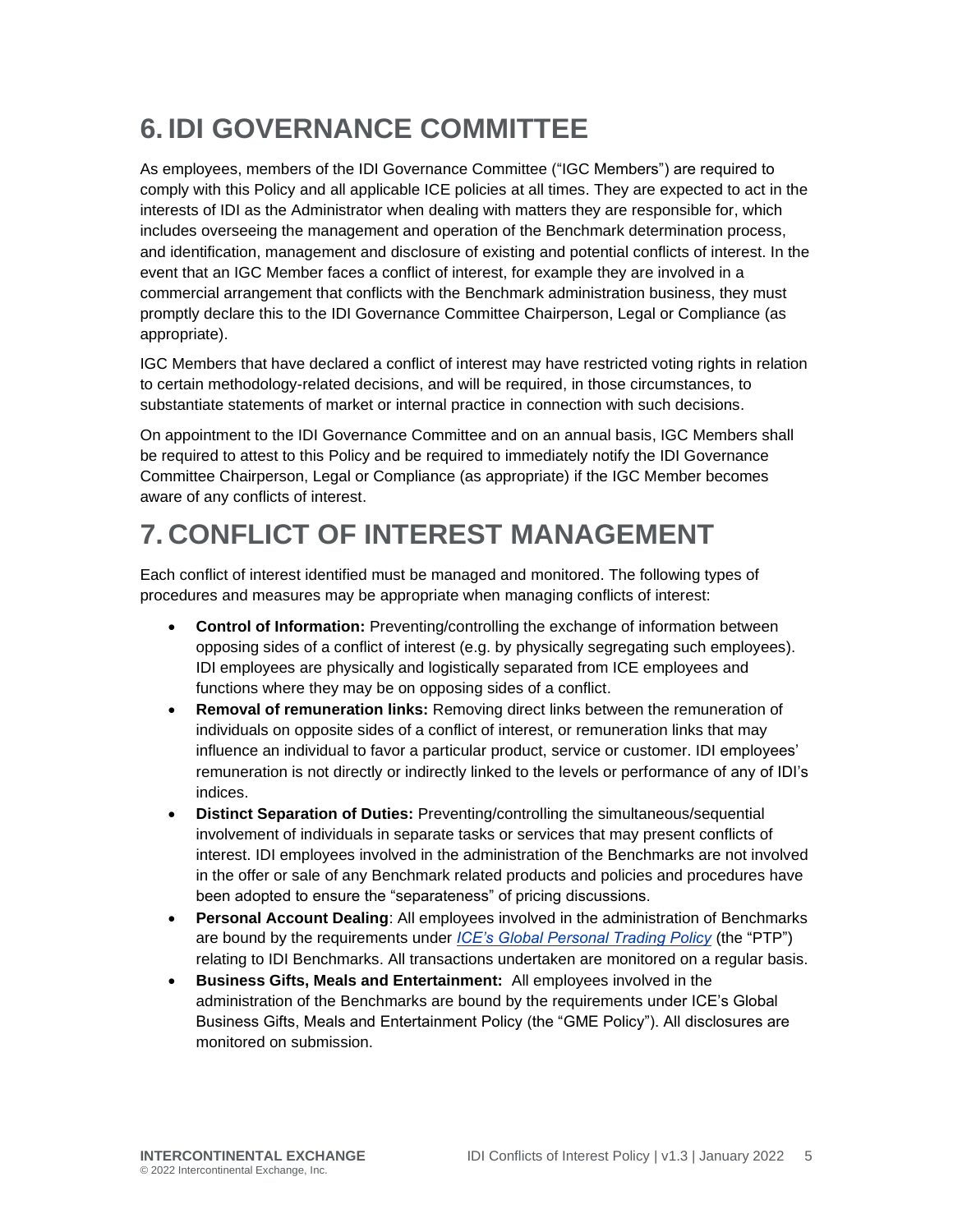- **Training:** Employees are trained on an annual basis on the PTP and the Code which addresses Conflicts of Interest and Outside Business Activities.
- **Disclosure:** Where the measures implemented to manage conflicts described above are insufficient then the nature of the conflicts of interest arising must be disclosed as appropriate.

#### <span id="page-6-0"></span>**8. DISCLOSURE AND MONITORING**

IDI's senior management and Governance Committee engage fully with the conflicts of interest identification, management and disclosure process and take responsibility for the active ownership of conflicts of interest.

All IDI employees must declare to their line manager, and/or IDI's senior management, Legal or Compliance as appropriate, any potential conflict of interest that arises in the course of their work. This may include, for example, a potential conflict which arises at a meeting or during discussions; during the course of their employment at IDI or from external factors (such as outside or family associations).

IDI employees must, in addition to disclosing a conflict of interest to IDI management, Legal or Compliance, report it to Global Corporate Compliance (GCC) if it relates to an outside business activity or a Business Gift, Meal or Entertainment for review. Such disclosures should be made in the Compliance Reporting System (CRS) in accordance with the Code and the GME Policy and will be sent to the employee's manager for review and approval. Depending on the disclosure, approval may also be required from Compliance.

All Conflicts of Interest, either potential or actual, including the disclosures made in the CRS will be included in the IDI Conflicts of Interest Register ("the Conflicts Register"). The Conflicts Register will be shared with the IDI Governance Committee for review and resolution. Any material conflicts of interest shall also be disclosed to Subscribers and any relevant Regulatory Authority.

### <span id="page-6-1"></span>**9. RECORD KEEPING**

The Conflicts Register and associated records are maintained by IDI's Compliance Officer and are used to record:

- conflicts and potential conflict situations;
- the appropriate mitigation strategy in each case;
- ownership of the ongoing management of the conflict, and
- where appropriate, an assessment of how effective the mitigation strategy proves.

Regular reviews of conflicts situations will be undertaken to maintain effective and appropriate management.

IDI retains:

• all versions of and changes to this Policy;